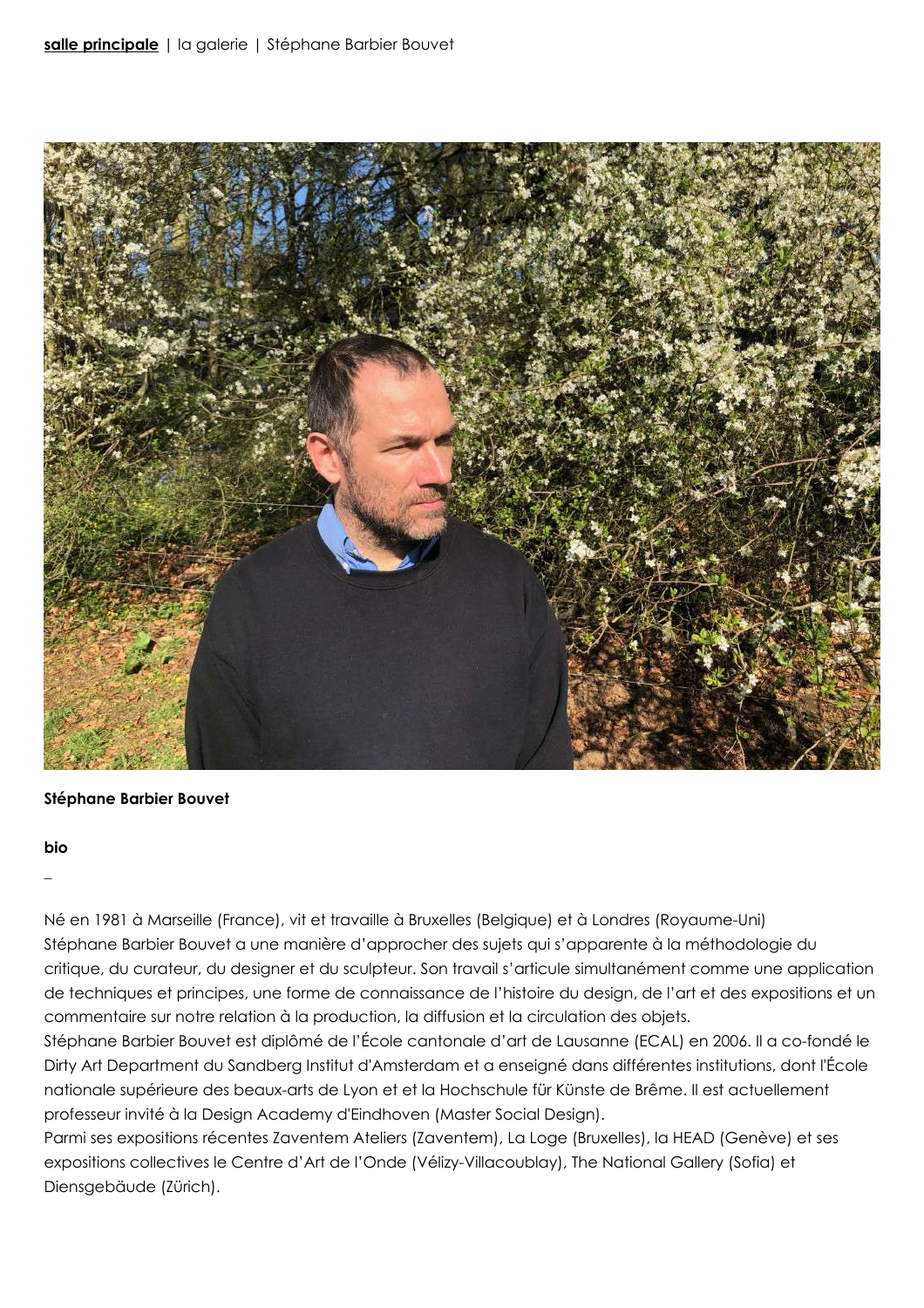Born in 1981 in Marseille (France), lives and works in Brussels (Belgium) and London (United Kingdom) Stéphane Barbier Bouvet's way of approaching his subjects bears a resemblance to the methodology of the critic, the curator, the designer, and the sculptor. His work unfolds, simultaneously, as an application of techniques and principles, a form of knowledge of the history of design, art, and exhibitions, and a comment on our relation to the production, dissemination, and circulation of objects.

Stéphane Barbier Bouvet is graduated at École cantonale d'art de Lausanne (ECAL) in 2006. He co-founded the Dirty Art Department at Sandberg Institut in Amsterdam and has taught classes at different institutions including École Nationale Supérieure des Beaux-Arts de Lyon and Hochschule für Künste in Bremen. He is currently guest tutor at the Design Academy in Eindhoven (Master Social Design).

Recent solo exhibitions include Zaventem Ateliers (Zaventem), La Loge (Brussels) and HEAD (Geneva) Recent group exhibitions include Centre d'Art de l'Onde (Vélizy-Villacoublay), The National Gallery (Sofia) and Diensgebäude (Zürich).

Stéphane Barbier Bouvet est représenté par la galerie Salle Principale à Paris (France) et Maniera à Bruxelles (Belgique).

# **expositions / exhibitions (selection)**

\_

**2021** / Paradis, Claude Balls Int, Maison R&C, Marseille, France . Entretien à Palama, Art-O-Rama, Marseille, France (solo) . The Spectacle of Our Lives (cur. Deborah Bowmann), De Studio, Antwerp, Belgium . Rendezvous, Salle Principale, Paris, France . Back Matters, Macro, Roma, Italy . Lustrerie, Maniera, Brussels, Belgium . **2020** / Summer Residency, De Beir House, Knokke-Heist, Netherlands . Grand Salon (cur. Deborah Bowmann), CAC Passages, Troyes, France . The Corner Piece (cur. Deborah Bowmann), Complete Works, Geneva, Switzerland . **2019** / People, Maniera, Brussels, Belgium (solo) . Design As We Speak, Zaventem Ateliers, Zaventem, Belgium (solo) . A chair, projected (cur. Burkhard Meltzer), BolteLang, Zurich, Switzerland . **2018** / Présent (cur. Michel van Dyck), Musée van Buuren, Brussels, Belgium . **2017** / After Service (cur. Anne-Calire Schmitz), La Loge, Brussels, Belgium (solo) . IL NUOVO III, Les établissements d'en face, Brussels, Belgium . Performing Knowledge, Dienstgebaude, Zurich, Switzerland . Potemkin Palace (cur. Emile Ouroumov), National Gallery, Sofia, Bulgaria . 1977, Centre d'art de l'Onde, Velizy-Villacoublay, France . Mucky Larry's Cosmic Commune (cur. Jerszy Seymour), Ciré du design Saint Etienne, Saint-Etienne, France . **2016** / Terrace, Swiss Art Awards, Basel, Switzerland . Dating Greek and other beauties part 3 (cur. Yann Chateigné), Live in Your Head, Geneva, Switzerland (solo) . Dating Greek and other beauties part 2 (cur. Noah Stolz), La Fabbrica, Ascona, Switzeland (solo) . Dating Greek and other beauties part 1 (cur. C.Sanchez et N.Stohlz), La Rada, Locarno, Switzerland (solo) . Terrace, Swiss Art Awards, Basel, Switzerland . **2015** / Amygdalia, Breeder gallery, Athens, Greece . Hotspot (cur. Filip Gilissen), Nicc, Brussels, Belgium . Foire LISTE, Basel, Switzerland . D'une main invisible (cur. Emile Ouroumov), Salle Principale, Paris, France . Week End, Salle Principale, Paris, France (solo) . **2014** / Frapuccino, galerie Truth and Consequences, Geneva, Switzerland (solo) . Blue curtains, Black Coffee, PostNorma, Amsterdam, Netherlands . Undisclosed Recipient, Galerie Torri, Paris, France . Full HD retrospective, Swiss Art Awards, Basel, Switzerland . Les dérivés de la photographie, (as Kaiser Kraft) FRAC Aquitaine, Bordeaux, France . **2013** / Seigneur, accorde à l'esprit un crédit à la production (cur. Axelle Stiefel et T.Lavoyer), Circuit, Lausanne, Switzerland . La Vie Matérielle (cur. Yann Chateigné), Fondation Ricard, Paris, France . Mr. I, Galerie Graff Mourgue d'Algue, Geneva, Switzerland (as Kaiser Kraft) . Nomadic Furniture 3.0 (cur. Sebastian Hackenshmidt), MAK, Vienna, Austria . Une Préface (cur. Elodie Royer et Yoann Gourmel), Fond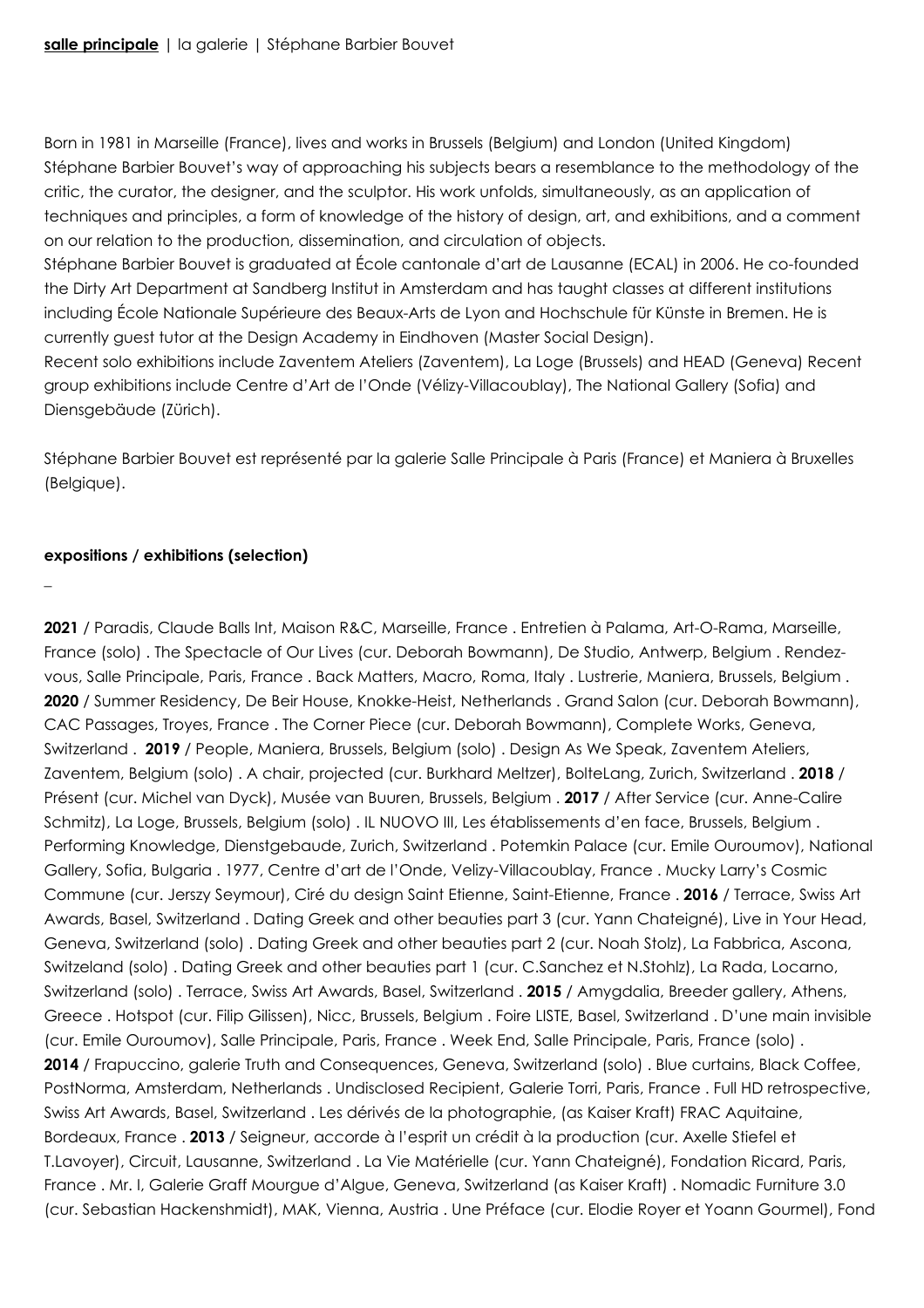Régional d'Art Contemporain d'Ile de France, Paris, France . Culturisme, espace Jeudi, Geneva, Switzerland . Hotel Abisso (cur. Andrea Bellini et Tiphanie Blanc), Centre d'Art Contemporain, Geneva, Switzerland (as Kaiser Kraft) . If I was John Armleder (cur. Luca Cerizza), Art Geneve, Geneva . **2012** / Josef Hannibal devient forme…, Toshiba House, Besançon, France . Present Future, Artissima 19, Torino, Italy (solo) . On Hair, Le Salon, Brussels, Belgium (with 1m3) . Standard and Poor's, Galerie Graff Mourgue d'Algue, Geneva, Switzerland . Mr X, Galerie Graff Mourgue d'Algue, Geneva, Switzerland (as Kaiser Kraft) . CCLA, Centre Culturel Les Arques, Les Arques, France (as Kaiser Kraft) . Cluster (cur. Jeanne Graff), 1m3, Lausanne, Switzerland . **2011** / MR C, Galerie Graff Mourgue d'Algue, Geneva, Switzerland (as Kaiser Kraft) . Totem and taboo, Raum 21, Museum Quartier, Vienna, Austria . A Grammar of the Third Person (cur. Burkhard Meltzer et Tido von Oppeln), Corner College, Zurich, Switzerland . Post…, Galerie Mica, Rennes, France . SH!T HAPPENS, Relative Space, New York, United States . Display Units (cur. Yann Chateigné), Live in Your Hard, Geneva, Switzerland (solo) . **2010** / Hexagone, Nouveau Design Français, Espace Lausannois d'Art Contemporain, Lausanne, Switzerland . Portrait de Portrait de l'artiste en motocycliste (cur. Olivier Mosset), Le Magasin, Grenoble, France . Post War Masters, Berlin-Weekly, Berlin, Germany (solo) . A stone is a stone, Centro Culturale Svizzero di Milano, Milan, Italy . Carnotzet (cur. Cristiano Raimondi), Car Project, Bologna, Italy . Totem and Taboo (cur. Waaso), Oratorio della Passione, Milan, Italy . Portrait de Portrait de l'artiste en motocycliste (cur. Olivier Mosset), Musée des Beaux arts, La Chaux-de-Fond, France . **2009** / Object, Furniture and Patterns (cur. Fabienne Stefan & Paul-Aymar Mourgue d'Algue), Art Since '69, New York, United States . Present Future (cur. Simone Menegoi), avec Adrien Missika, Artissima 16, Torino, Italy (solo) . Act Local (cur. Catherine Geel), avec Adrien Rovero, Tour des Templiers, Hyères, France (solo) . The Coalition of Amateurs (cur. Jerszy Seymour), Mudam, Luxembourg . Prophets & Penitents, Oratorio della Passione, Milan, Italy . **2008** / Josef Hannibal, isn't he?, Zoo Art Fair, London, United Kingdom . Le Spectrarium, Fondation Le Corbusier, Paris, France . Flight Number Ten, Biennale internationale de design, Saint-Etienne, France . Josef Hannibal Now!, Galerie Blancpain, Geneva, Switzerland . Design Parade 3, Villa Noailles, Hyères, France . Le Jardin d'Hiver, 1m3, Lausanne, Switzerland . **2007** / The Use of Black Holes as an Energy Source, Espace Basta, Lausanne . Exposition de multiples, Galerie Forde, Geneva, Switzerland . **2006** / Eden-AND, Biennale internationale de design, Saint-Etienne, France . Material Science, La Maison Rouge, Paris, France . Design Parade 1, Villa Noailles, Hyères, France . Outcast, galerie 1m3, Lausanne, Switzerland . **2005** / Ecal, galerie Kreo, Paris, France . Ecal, Biennale internationale de design, Saint-Etienne, France . **2004** / quinzaine internationale du design, Chaumont-sur-Loire, France

## **scénographies / displays**

\_

**2020** / It Never Ends, Museum reception, hospitality and 60 seats café, Pompidou Kanal, Brussels, Belgium . **2018** / Sun Down (cur. Yann Chateigné), display of the collection of galerie Baertschi et Cie, Geneva, Switzerland . **2016** / Labor Zero Labor (cur. Celine Kopp), I-0-i.org, Friche de la Belle de Mai, Marseille, France . **2013** / Lighting design for the exhibition Hotel Abisso, Centre d'art Contemporain, Geneva, Switzerland (Kaiser Kraft) . **2012** / L'artothèque de Belleville, le 104, Paris, France (project by myself cancelled right after opening) . La demeure Joyeuse II, galerie Francesca Pia, Zurich, Switzerland . **2011** / Exhibition design for the Swiss Design Awards show, Mudac, Lausanne, Switzerland . **2010** / Le Fun Palace (cur. Yann Chateigné, T.Blanc, V.Normand), Musée National d'Art Moderne, Centre Georges Pompidou, Paris, France . **2009** / Bar for the performance festival Hesperides II, Musée des Beaux-Arts de Lausanne, Lausanne, Switzerland . Chez Josette, 1m3, Lausanne, Switzerland . Fabriques (cur. Denis Pernet), avec Adrien Missika, Centre d'Art Contemporain, Geneva, Switzerland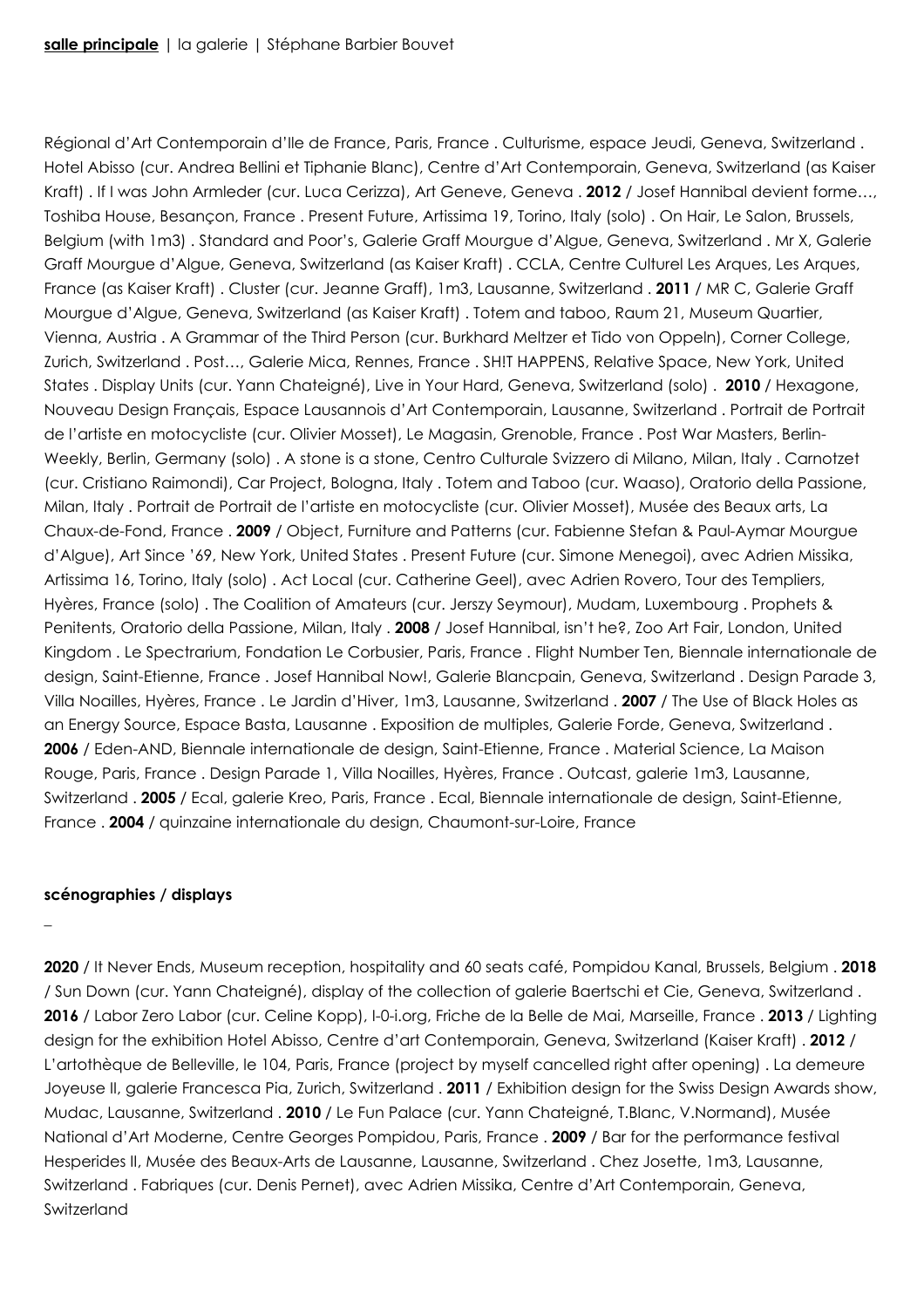#### **design**

# \_

**2020** / differents furnitures for the coworking space Central gate (900 seats) for Silversquare, Brussels, Belgium . design of made to measure kitchens for a mountain chalet in the French Alps, France . **2019** / design of a mobile 20m2 cabin in Les Cevennes, France . transformation of a hunting cabin into an autonomous common, Marseille, France . renovation of a traditional swiss shed into an artist residency, Maloja, Switzerland (unrealised) . design of made to measure kitchen system for a private commission in London, United Kingdom . **2018** / design of display structures for artist Lili Reynaud Dewar . scenography of a virtual reality booth for artist Melodie Mousset . **2017** / Les Agapes, permanent installation for public programs for the exhibition center La Loge, Brussels, Belgium . **2016** / interior design of the artist residencies of Fondation Luma, Arles, France . design of offices systems and furniture for BETC-Euro RSCG advertising agency, Pantin, France . **2015** / bookshop La Librairie (Oraibi and Beck Books), Geneva, Switzerland with Elise Van Mourik . Kitchen system Stack, Bordeaux, France (nominated for Swiss Design Awards) . **2014** / private commission for the shelving System Olivia . pier on the Dordogne River in Asques, France (on hold) . **2013** / circulation (handrails) enters the Parking Club catalogue, Amsterdam, Netherlands . design of different furnitures for the Casa Tabarelli by Carlo Scarpa, Bolzano, Italy (cloth cabinet, table, paravent) . furniture for Daniel Dewar and Gicquel at the gallery Graff Mourgue d'Algue, Geneva, Switzerland (Kaiser Kraft) . **2011** / scenography of the exhibition of federal design grants, Mudac, Lausanne, Switzerland . wall systems for the show of Benjamin Valenza Working Class Hero, Zoo Galerie, Nantes, France . Graff Mourgue d'Algue gallery offices, Geneva, Switzerland . reorganisation of Live in Your Head with Head's students, Geneva, Switzerland . **2010** / Jef Chair for Emmaüs France organised by la Fabrique Solid . dimensional narratives, furniture with Jelena Martinovic, galerie Claudia Groefin, Zurich, Switzerland . **2009** / booth design for Kaléidoscope magazine , Artissima 16, Torino, Italy . urban furniture, Grand Vase Public pour la ville de Hyères, France . entrance desk ASA-desk for the lawyer office ASA, Marseille, France . scenography of performances festival hesperides II, Musée des Beaux-Arts, Lausanne, Switzerland . scenography and furniture for Fabriques, Centre d'art contemporain, Geneva, Switzerland . **2007** / design Hors-Champ, La grange aux dimes, Cambremer, France

#### **professeur, lectures / professorship, talks**

\_

**2021** / teacher at the Master in Social Design, Design Academy, Eindhoven, Netherlands . **2020** / teacher at the Master in Social Design, Design Academy, Eindhoven, Netherlands . **2019** / teacher at the Master in Social Design, Design Academy, Eindhoven, Netherlands . **2018** / teacher at the Master in Social Design, Design Academy, Eindhoven, Netherlands . **2017** / guest teacher at the Master in Social Design, Design Academy, Eindhoven, Netherlands . **2016** / co-head with Erasmus Sherjon of the project The Wandering School, Dirty Art Department at Macao, Milan, Italy . guest tutor for first semester at Ecole supérieure des Beaux Arts, Bordeaux, France . **2015** / workshop at Ecole Supérieure des Beaux arts, Angers, France . diploma supervisor at Ensci-les Ateliers, Paris, France . conference at Ensba, Limoges, France . **2014** / funding member and senior tutor at the Dirty Art Department, Sandberg Institute, Amsterdam, Netherlands . **2013** / President of diploma jury (DNSEPdesign) at Ecole des Beaux Arts de Lyon, France . guest professor for winter semester at Hochschule für Künste, Bremen, Germany . guest teacher at Beaux Arts de Bordeaux, France . funding member and senior tutor at the Dirty Art Department, Sandberg Instituut, Amsterdam, Netherlands . **2012** / funding member and senior tutor at the Dirty Art Department, Sandberg Instituut, Amsterdam, Netherlands . **2011** / funding member and senior tutor